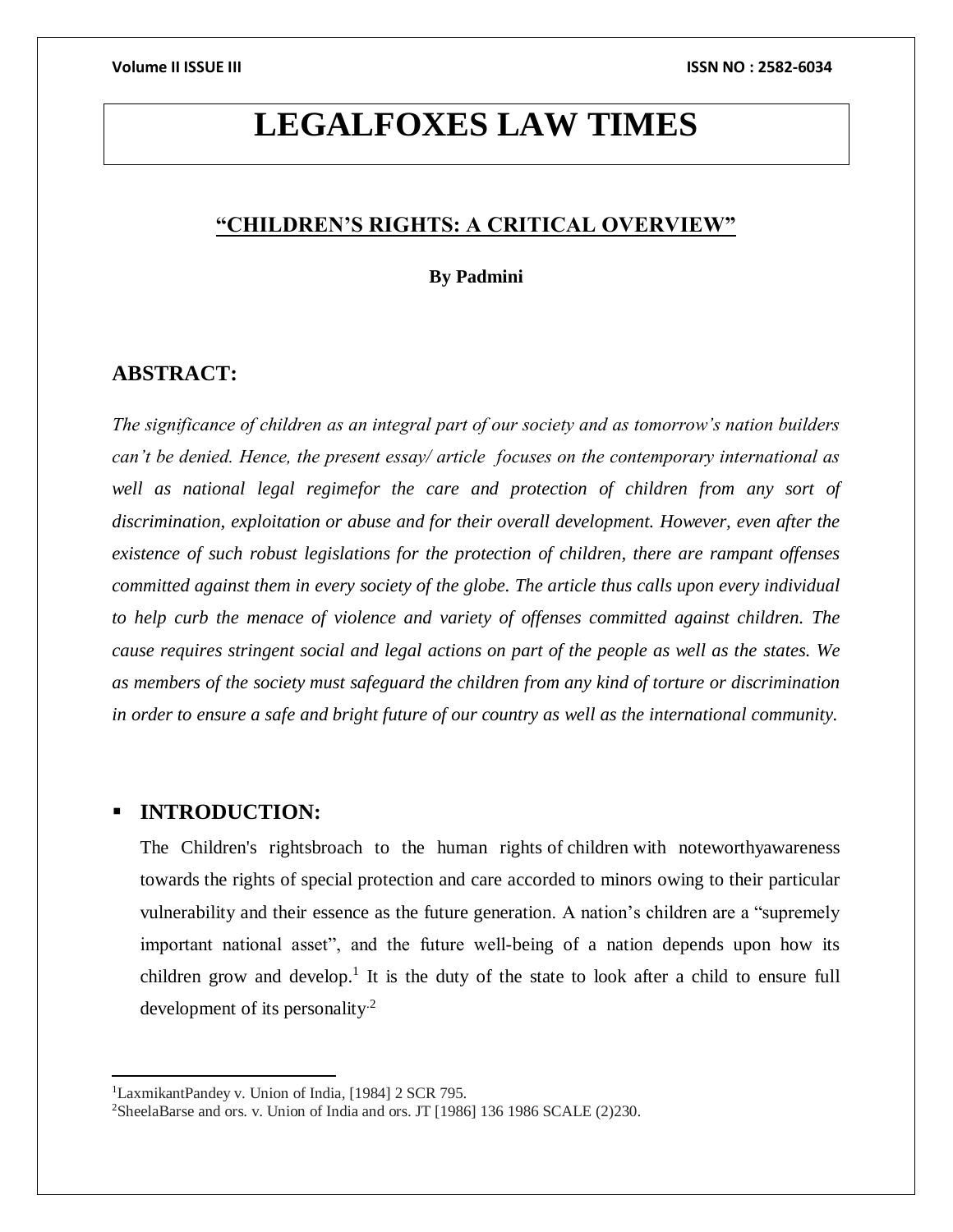$\overline{a}$ 

The [Convention on the Rights of the Child](about:blank) (CRC), 1989, in Article 1, elucidates a "child" as "any human being below the age of eighteen years, unless under the law applicable to the child, [majority](about:blank) is attained earlier."

Children's rights encompass their right to association with both [parents,](about:blank) [human identity](about:blank) as well as the basic needs for physical protection, food, universal state-paid education, health care, and being physically, mentally and emotionally free from [abuse,](about:blank) criminal laws appropriate for the age and development of the child, equal protection of the child's [civil](about:blank)  [rights,](about:blank) and freedom from [discrimination](about:blank) on the basis of its [race,](about:blank) [gender,](about:blank) [sexual](about:blank)  [orientation,](about:blank) [gender identity,](about:blank) [national origin,](about:blank) [religion,](about:blank) [disability,](about:blank) [color,](about:blank) [ethnicity,](about:blank) or other characteristics.

# **THE HISTORIC DEFINITIONS OF CHILDREN'S RIGHTS:**

[Sir William Blackstonea](about:blank)ppreciated three parental obligations to the child: maintenance, protection, and education. In modern language, the child has a right to receive these from the parent.<sup>3</sup>

The [League of Nations](about:blank) endorsed the [Geneva Declaration of the Rights of the Child](about:blank) (1924), which enunciated the child's right to receive the requisites for normal development, including the right of the hungry child to be fed, the right of the sick child to receive health care, the right of the backward child to be reclaimed, the right of orphans to shelter, and the right to protection from exploitation.

The United Nations [Universal Declaration of Human Rights](about:blank) (1948) in Article 25(2) recognized the necessity of motherhood and childhood to "special protection and assistance" and the right of all children to "social protection."

The [United Nations General Assembly](about:blank) adopted the United Nations [Declaration of the Rights](about:blank)  [of the Child](about:blank) (1959), which pronounced the ten principles for the protection of children's rights, including the universality of rights, the right to special protection, and the right to protection from discrimination, among other rights.

<sup>&</sup>lt;sup>3</sup>Blackstone's Commentaries on the Laws of England, Book One, [Chapter Sixteen.](about:blank) (1765-1769).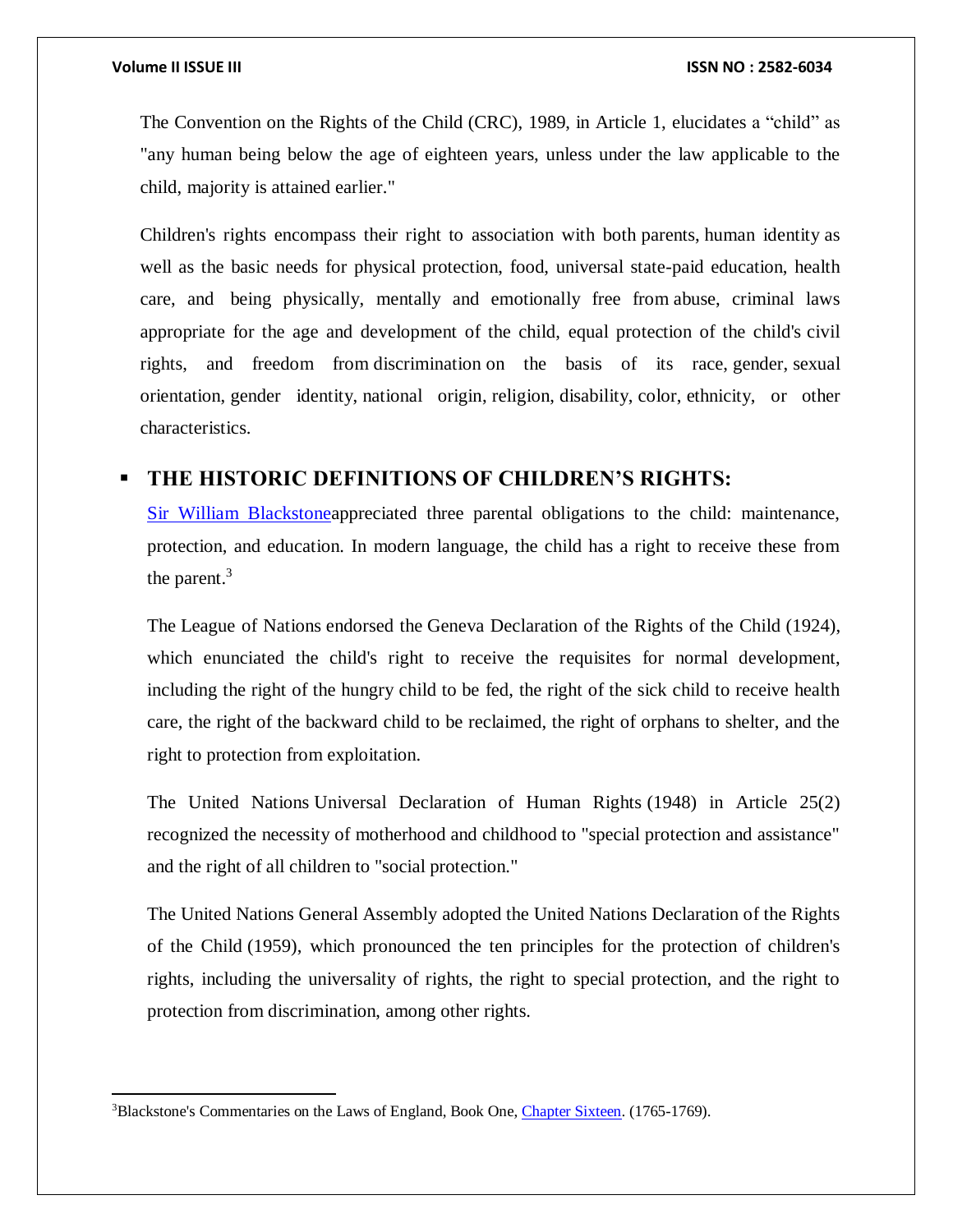$\overline{\phantom{a}}$ 

A 1973 publication by [Hillary Clinton](about:blank) (then an attorney) stated that children's rights were a "slogan in need of a definition".<sup>4</sup>

# **THE INTERNATIONAL LAW REGIME OF CHILDREN'S RIGHTS:**

Children's rights can be categorized into two classes of human rights under the international human rights law:

Firstly, they have the same fundamental general human rights as adults, although some human rights, such as the right to marry, are dormant until they are of age.

Secondly, they possess special human rights that are indispensable to safeguard them during their minority.

# **THE GENERAL RIGHTS:**

The General rights are operative in childhood and comprise the right to life, the right to security of the person, the freedom from inhuman, cruel, or degrading treatment, the right to freedom of thought, conscience and religion, the right to health care, the right to protection from economic and sexual exploitation, etc. illuminated in the International Covenant on Civil and Political Rights (1966) and the International Covenant on Economic, Social and Cultural rights (1966).

The [United Nations Human Rights Committee](about:blank) has also interpreted Article 7 of the [International Covenant on Civil and Political Rights](about:blank) prohibiting "cruel, inhuman or degrading treatment or punishment" to encompass children, including corporal punishment of children.<sup>5</sup>

The **Vienna Declaration and Program of Action (1993)** urges, in Section II para. 47, all nations, to undertake initiatives to the maximum extent of their resources at disposal, with the support of international collaboration, to attain the goals in the World Summit Plan of Action. It calls upon States to incorporate the Convention on the Rights of the Child into their national action plans. By means of these national action plans and through international efforts, particular priority should be placed on mitigating infant and maternal mortality rates,

<sup>&</sup>lt;sup>4</sup>Rodham, H (1973) ["Children under the Law"](about:blank) Harvard Educational Review. 43: 487–514.

<sup>5</sup>UN Human Rights Committee (1992) ["General Comment No. 20".](about:blank) HRI/GEN/1/Rev.4.: p. 108.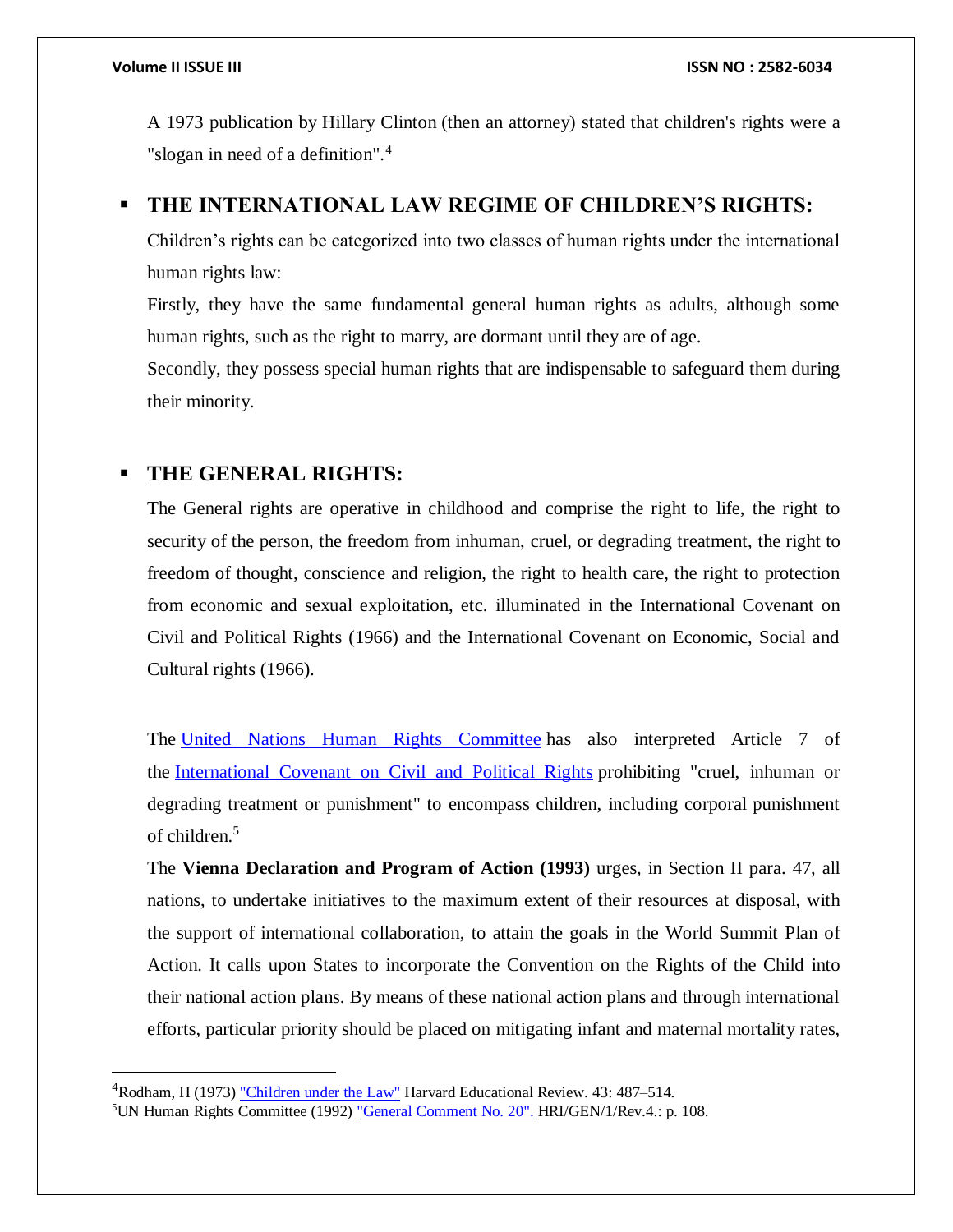reducing malnutrition and illiteracy rates and dispensing access to safe drinking water and basic education. Whenever so called for, national plans of action should be devised to combat devastating emergencies resulting from natural disasters and armed conflicts and the equally gross problem of children in extreme poverty.

Further, para 48 calls upon all states, with the buttress of international cooperation, to address the acute obstacle of children under especially difficult circumstances. Exploitation and abuse of children should be actively impeded, including by addressing their root causes. Effective steps are requisite against female infanticide, harmful child labor, sale of children and organs, child prostitution, child pornography, and other forms of sexual abuse. This influenced the adoptions of the Optional Protocol on the Involvement of Children in Armed Conflict (2000) and the Optional Protocol on the Sale of Children, Child Prostitution and Child Pornography (2000).

# **THE SPECIAL RIGHTS:**

 $\overline{\phantom{a}}$ 

The specific human rights of children embrace, among other rights, the right to a name, the right to special protection during childhood and the right to nationality<sup>6</sup>, the right to education, etc.

#### **The Convention on the Rights of the Child (1989):**

The United Nations 1989 Convention on the Rights of the Child, or CRC, is the first legally binding international instrument to assimilate the full realm of human rights—civil, cultural, economic, political and social rights for children. Its execution is supervised by the Committee on the Rights of the Child. National governments that ratify it commit themselves to shield and ensure children's rights, and concur to hold themselves accountable for this commitment before the international community. The CRC is the most widely ratified human rights treaty with 196 ratifications; the United States is the only country not to have ratified it. India ratified it on 11 December 1992.

<sup>&</sup>lt;sup>6</sup> Article 24, the International Covenant on Civil and Political Rights; 16 December 1966.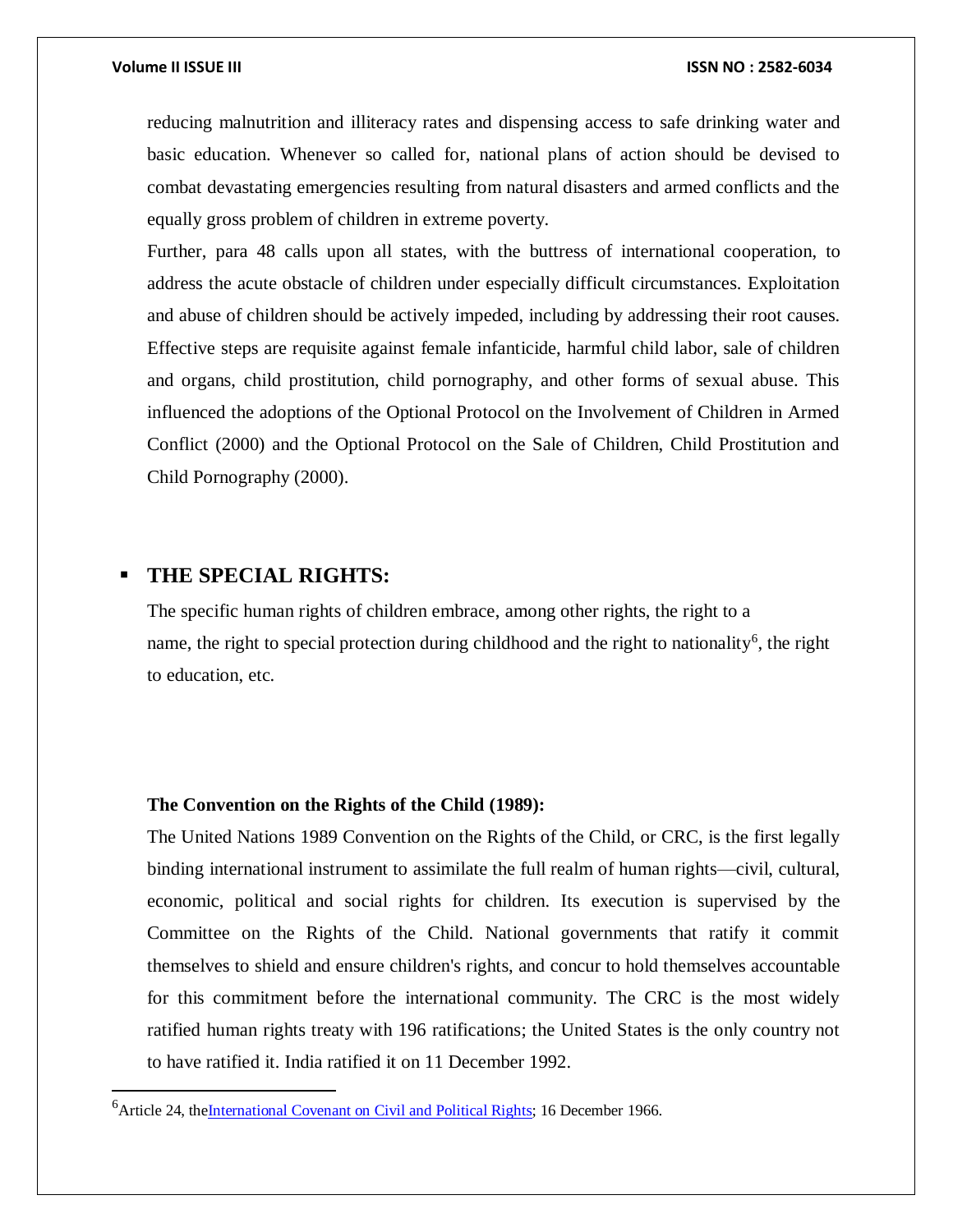#### **Volume II ISSUE III ISSN NO : 2582-6034**

The CRC is established on four core principles: the principle of non-discrimination (Article 2); the best interests of the child (Article 3); the right to life, survival and development (Article 6) and the right to be heard (Article 12); considering the views of the child in decisions that affect them, according to their age and maturity.

The United Nations Educational Guides for children classify the rights outlined in the [Convention on the Rights of the Child](about:blank) as the "3 Ps": Provision, Protection, and Participation.<sup>7</sup> They may be expressed as follows:

### **Provision:**

Children have the [right to an adequate standard of living,](about:blank) [health care,](about:blank) [education](about:blank) and services, and to [play](about:blank) and [recreation.](about:blank) These involve a [balanced diet,](about:blank) a warm bed to sleep in, and an access to [schooling.](about:blank)

#### **Protection:**

Children have the right to protection from [abuse,](about:blank) neglect, exploitation and discrimination. This includes the right to safe places for children to play; constructive child rearing conduct, and realization of the [evolving capacities](about:blank) of children.

#### **Participation:**

 $\overline{a}$ 

Children have the right to [participate in communities](about:blank) and to have [programs and](about:blank)  [services](about:blank) for themselves. This appends children's involvement in libraries and community programs, [youth voice](about:blank) activities, and involving children as decision-makers.

Article 19 of the Convention enjoins parties to "take all appropriate legislative, administrative, social and educational measures to protect the child from all forms of physical or mental violence, injury or abuse, neglect or negligent treatment, maltreatment or exploitation". The [Committee on the Rights of the Child](about:blank) expounds Article 19 as outlawing corporal punishment, commenting on the "obligation of all state parties to move quickly to prohibit and eliminate all corporal punishment."<sup>8</sup>

 $7$ Young-Bruehl, Elisabeth (2012). Childism: Confronting Prejudice against Children. New Haven, Connecticut: Yale University Press. p.10.

<sup>8</sup>UN Committee on the Rights of the Child (2006) "General Comment No. 8:" para. 3.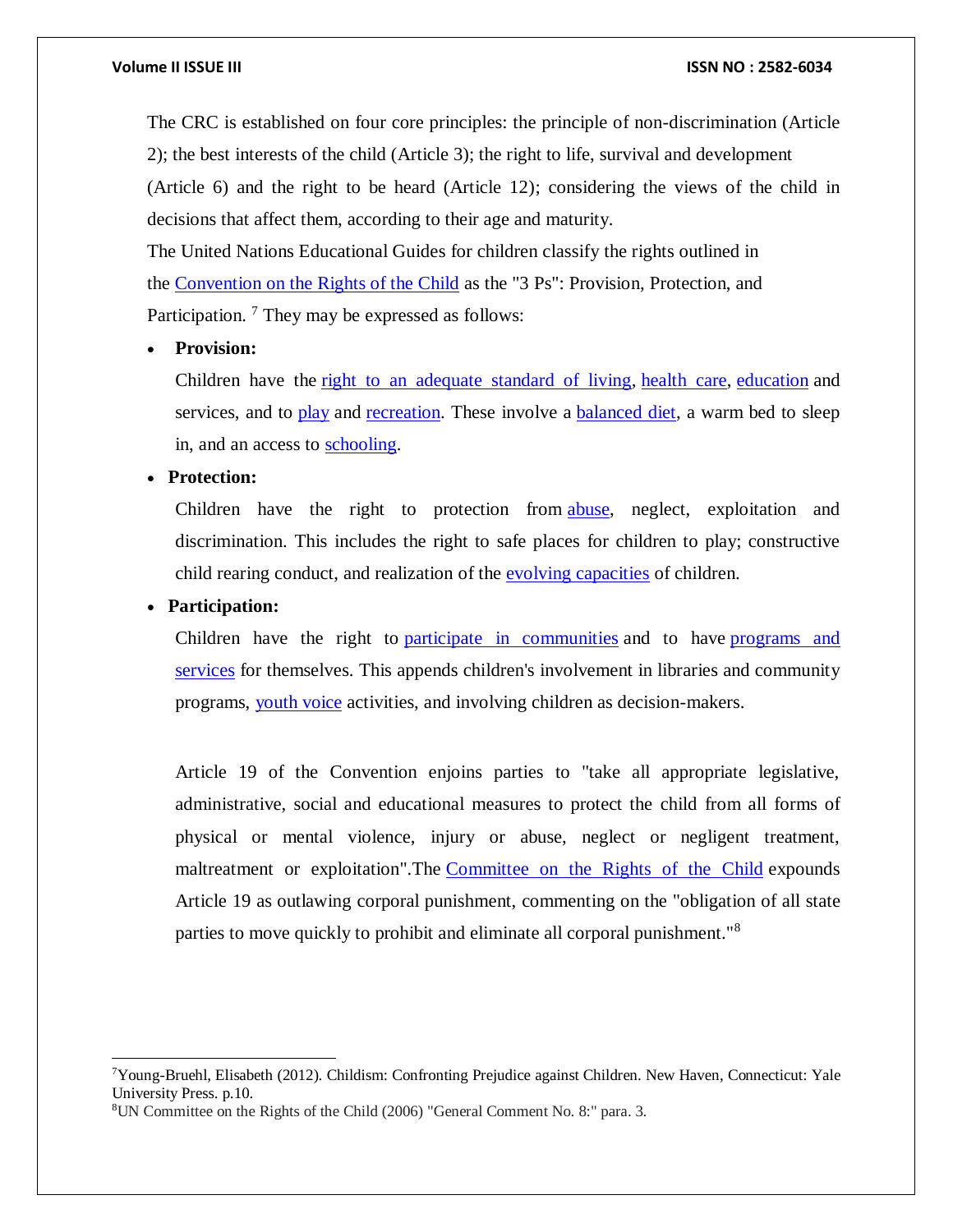In a similar fashion, the [Child Rights International Network](about:blank) (CRIN) categorizes the children's rights into two groups:<sup>9</sup>

#### **Economic, social and cultural rights:**

They are affiliated to the conditions imperative to meet pivotal human needs such as food, shelter, education, health care, and gainful employment. Included are the right to [education,](about:blank) adequate housing, food, water, the highest attainable benchmark of [health,](about:blank) the [right to work](about:blank) and the rights at work, as well as the [cultural rights](about:blank) of minorities and indigenous peoples.

# **Environmental, cultural and developmental rights:**

They are sometimes called as the ["third generation rights,](about:blank)" and constitute the right to live in safe and healthy environments and those groups of people have the right to cultural, political, and economic development.

The **[Amnesty International](about:blank)** openly advocates four particular children's rights, including the end to [juvenile incarceration](about:blank) without [parole,](about:blank) an end to the recruitment of military use [of children,](about:blank) terminating the [death penalty](about:blank) for people under the age of 21 years, and raising awareness of **human rights in the classroom**.<sup>10</sup>

The **United Nations Children's Fund (UNICEF)**, originally known as the United Nations International Children's Emergency Fund, created by the United Nations General Assembly on 11 December 1946, to furnish emergency food and healthcare to children and mothers in countries that had been depredated by World War II. And it continues even today to work for their welfare.

# **THE MUNICIPAL LAW REGIME OF CHILDREN'S RIGHTS:**

#### **The Constitution of India:**

 $\overline{\phantom{a}}$ 

The Constitution in its Part III (the Fundamental Rights) and Part IV (the Directive Principles of State Policy) guarantees under the articles mentioned below, the following rights to the children of India:

<sup>9</sup>Freeman, M. (2000) "The Future of Children's Rights," Children & Society, 14(4) p. 277-93.

<sup>&</sup>lt;sup>10"</sup>Children's Rights" [archived](about:blank) 2008-09-21 at the [Wayback Machine,](https://en.wikipedia.org/wiki/Wayback_Machine) Amnesty International.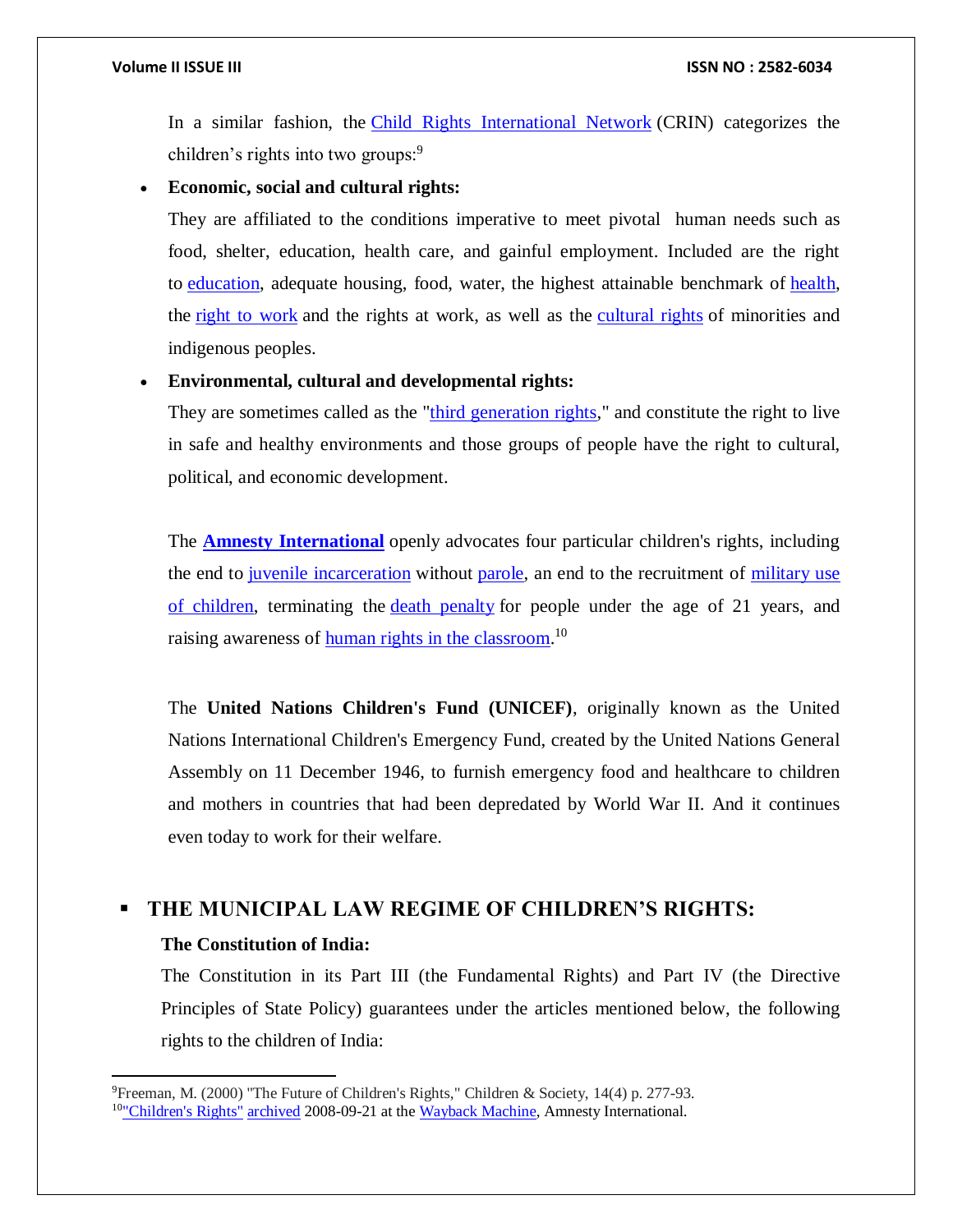### **PART III (The Fundamental Rights):**

#### **Article 14:**

The citizens of India, encompassing children, must be treated equally before law and must be bestowed equal protection by the law without any discrimination or arbitrariness.

#### **Article 15(3):**

Discrimination is prohibited by the constitution. However, it shall not hold a ground to prevent the state from legislating special provisions for women and children for their benefit.

#### **Article 21:**

"No person shall be deprived of his life or personal liberty without due process of law." A person consisting of children has the right to adequate food, shelter, clothing, etc.

#### **Article 21-A: (The Right to Education):**

It has been inserted as a fundamental right in the Indian Constitution by the 68th Constitution Amendment Act, 2002,which provisionsfree and compulsory education to all children under the age group of 6-14 years. In the leading case of **P. Unni Krishnan v. State of Andhra Pradesh,**<sup>11</sup> the right to education was reiterated under the right to life by the Hon'ble Supreme Court of India. The court observed that 'education is a preparation for a living and for life' and thereafter concluded with the statement that 'we hold that every citizen has a "right to education" under the Constitution. The State is under an obligation to establish educational institutions to enable the citizens to enjoy the said right.'

# **Article 23:**

It secures against exploitation, interdicts traffic in humans and beggar and makes this practice punishable under law. In the landmark case of **BachpanBachaoAndolan v.** 

 $\overline{a}$ <sup>11</sup>AIR 1993 SC 2178.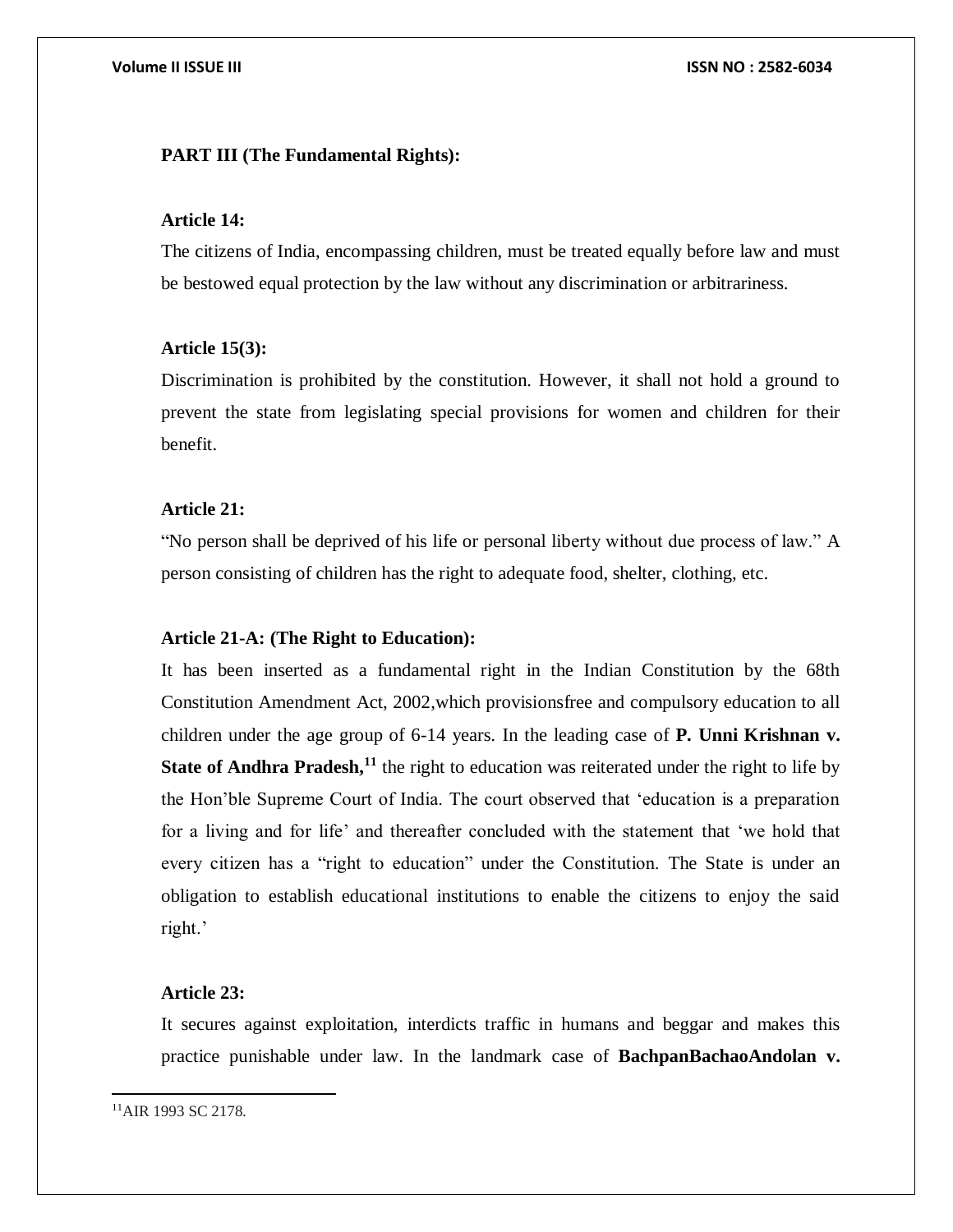**Union of India &ors.,<sup>12</sup>**an NGO in India submitted a petition to the Apex court to take action against the use of child performers in India's traveling circuses. A study disclosed that children were being trafficked from Nepal or taken from their homes, exploited as child laborers in these circuses, and subjected to mental, physical, and sexual abuse. In recognition that this menace was in violation of child labor laws and regulations on a child's right to an education, among other national and international statutes, the Court delivered an order to refrain the employment of children in circuses, raid circuses to free children, and establish rehabilitation schemes for the child victims. This case is an important victory for children's rights in India, where parents often sell their children to work at a young age, and also displays the willingness of the Supreme Court to hear petitions from NGOs, offering a foremost avenue for human rights reform.

#### **Article 24:**

It protects children below the age 14 from working in factories, mines or other hazardous employment.

### **PART IV (The Directive Principles of State Policy):**

#### **Article 39(e) and (f)**:

They provide that the State shall, in particular, direct its policy towards securing to "ensure that the health and strength of workers, men and women and the tender age of children are not abused" and "that the citizens are not forced by economic necessity to enter avocations unsuited to their age or strength" and that "the children are given opportunities and facilities to develop in a healthy manner and in conditions of freedom and dignity" and that the childhood and youth are harbored against exploitation and against moral and material abandonment.

# **Article 45:**

It stipulates that the State shall endeavor to provide early childhood care and education for all children until they complete the age of six years.

 $12(2011)$  SCC (5) 1.

 $\overline{a}$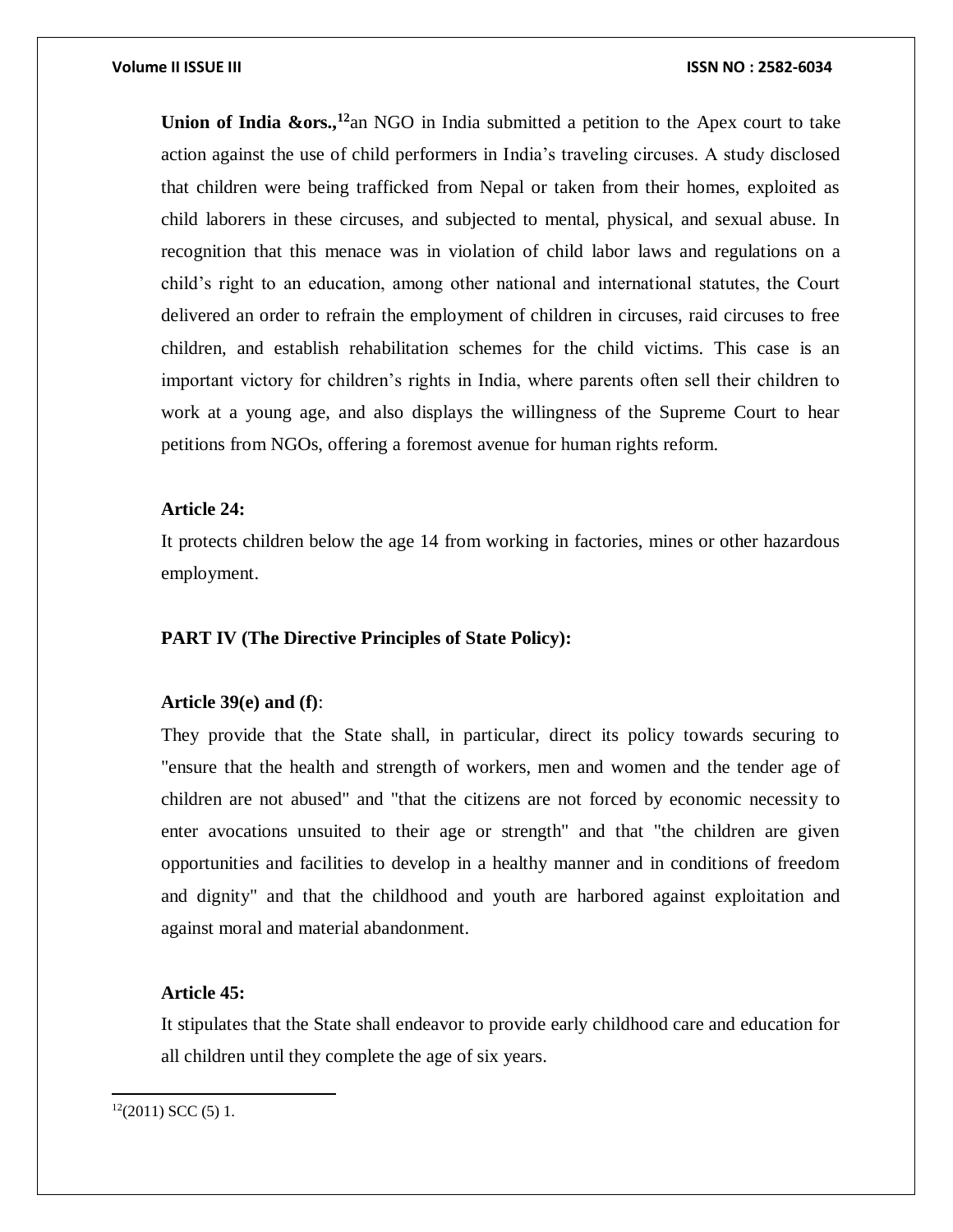### **Article 47:**

It states that the State shall heed to the raising of the level of nutrition and the standard of living of its people and the improvement of public health as among its primary duties.

#### **Article 243G:**

It provides for the institutionalization of child care by seeking to entrust programs of Women and Child Development to villagePanchayats and other local bodies. (Item 25 of Schedule 11).

#### **The Prohibition of Child Marriage Act, 2006:**

The Prohibition of Child Marriage Act, 2006 was implemented in India from November 1, 2007. UNICEF has prescribed the marriage of girls before the age of 18 years as a child marriage and for boys this age is 21 years and its abrogation is considered as the violation of human rights. The government of India passed The Child Marriage Act, 2006 to prevent the institution of child marriages in India. The Child Marriage Restraint Act, 2006 was brought in place of the Child Marriage Restriction Act, 1929.

**The Child Labor (Prohibition and Regulation) Act, 1986:** The most controversial legislation related to children's right in India is the "Child Labor (Prohibition and Regulation) Act, 1986. This Act has clearly mentioned that how children can work and where they are allowed to work.

In the case of **C.** Mehta v. State of Tamil Nadu<sup>13</sup>, the employers of children in matchsticks and crackers factory were punished with fine of Rs.20, 000 for every child employed in contravention of the provisions of the Child Labor (Prohibition and Regulation) Act. Such children were directed upon discontinuation of their employment and to be assured education in a suitable institution by the state government.

Also, the BandhuaMuktiMorcha is an organization that works for the release of bonded laborers in India. They sent a letter to the Supreme Court regarding bonded labor rampant

 $\overline{\phantom{a}}$ 

<sup>&</sup>lt;sup>13</sup>AIR 1997 SC 699.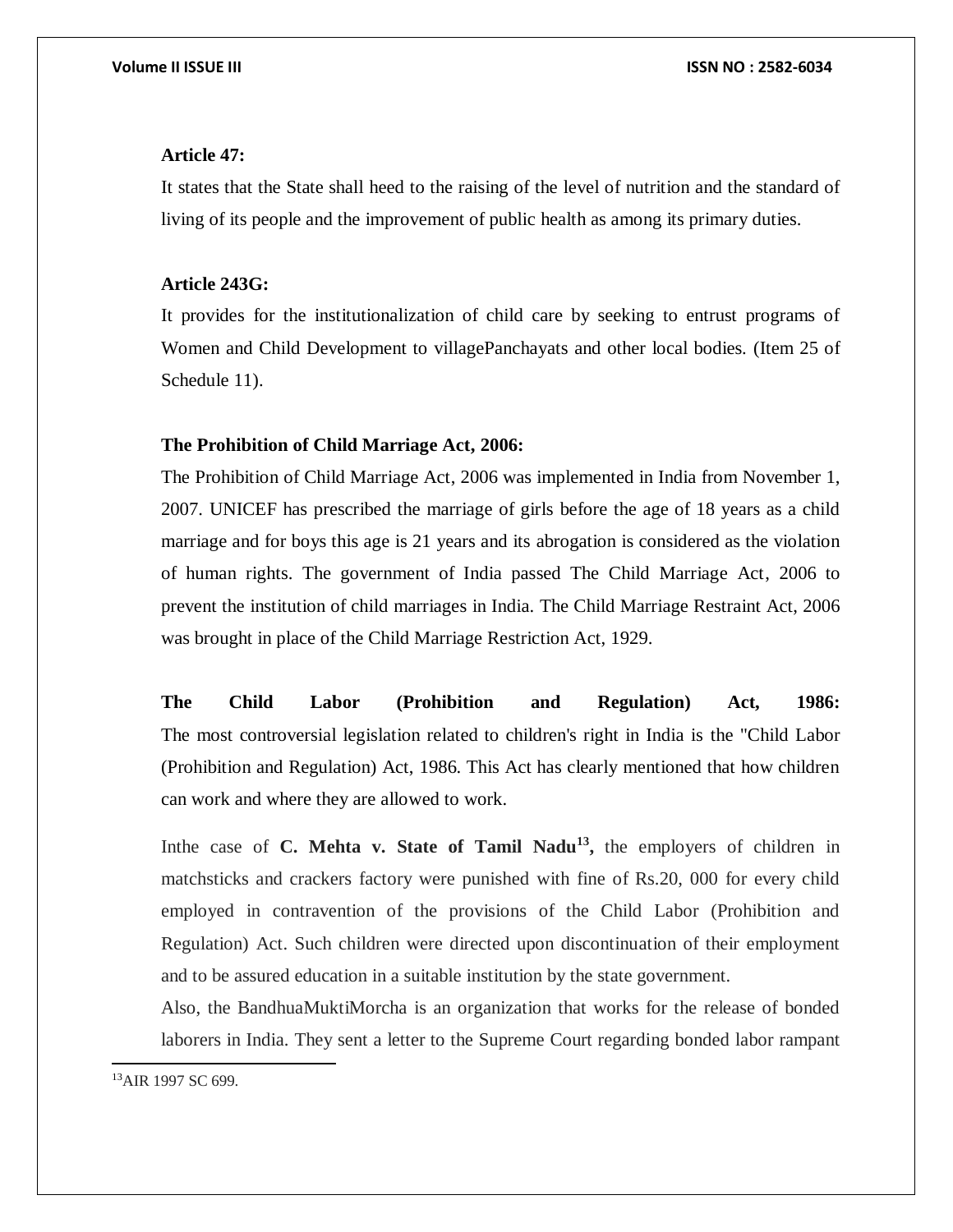in Faridabad district of Haryana in 'inhuman and intolerable conditions'. The court converted the letter into a writ petition and after confirmation, by the investigating team appointed by it, of the existence of the said bonded labor system, the court commanded in the landmark case of **BandhuaMuktiMorcha v. Union of India<sup>14</sup>:**

- The State Governments to constitute Vigilance Committees in each district and its subdivisions.
- The District Magistrate to take up as top priority the task of identification of bonded labor.
- The State Government to concentrate on rehabilitation of bonded laborers and evolve effective programs for this purpose.

# **The Right to Education Act, (RTE Act) 2009:**

The RTE Act, 2009 also makes provision to impart free and compulsory education to all children under the age group of 6-14 years. This law presses all the government aided/private schools in India to provide at least 25% seats to the children of economically backward sections of the societies.

# **The Immoral Traffic (Prevention) Act, 1956:**

The Immoral Traffic (Prevention) Act, 1956 is the primary legislation for the prevention of trafficking for sexual exploitation of women and girls in India.

# **The Protection of Children from Sexual Offences Act, (POCSO Act) 2012:**

This law proscribes and penalizes child sexual abuse in any form like the display of pornography before children and any kind of involvement of children in pornographic content and even storage of pornography related to them is also made an offence.

# **The Juvenile Justice (Care and Protection of Children) Act, ( JJ Act) 2000:**

This Act is one of most the essential Acts in India for the children in need of care and protection and also for children in conflict with the law. It requires that the state provides

 $\overline{a}$ <sup>14</sup>AIR 1984 SC 802.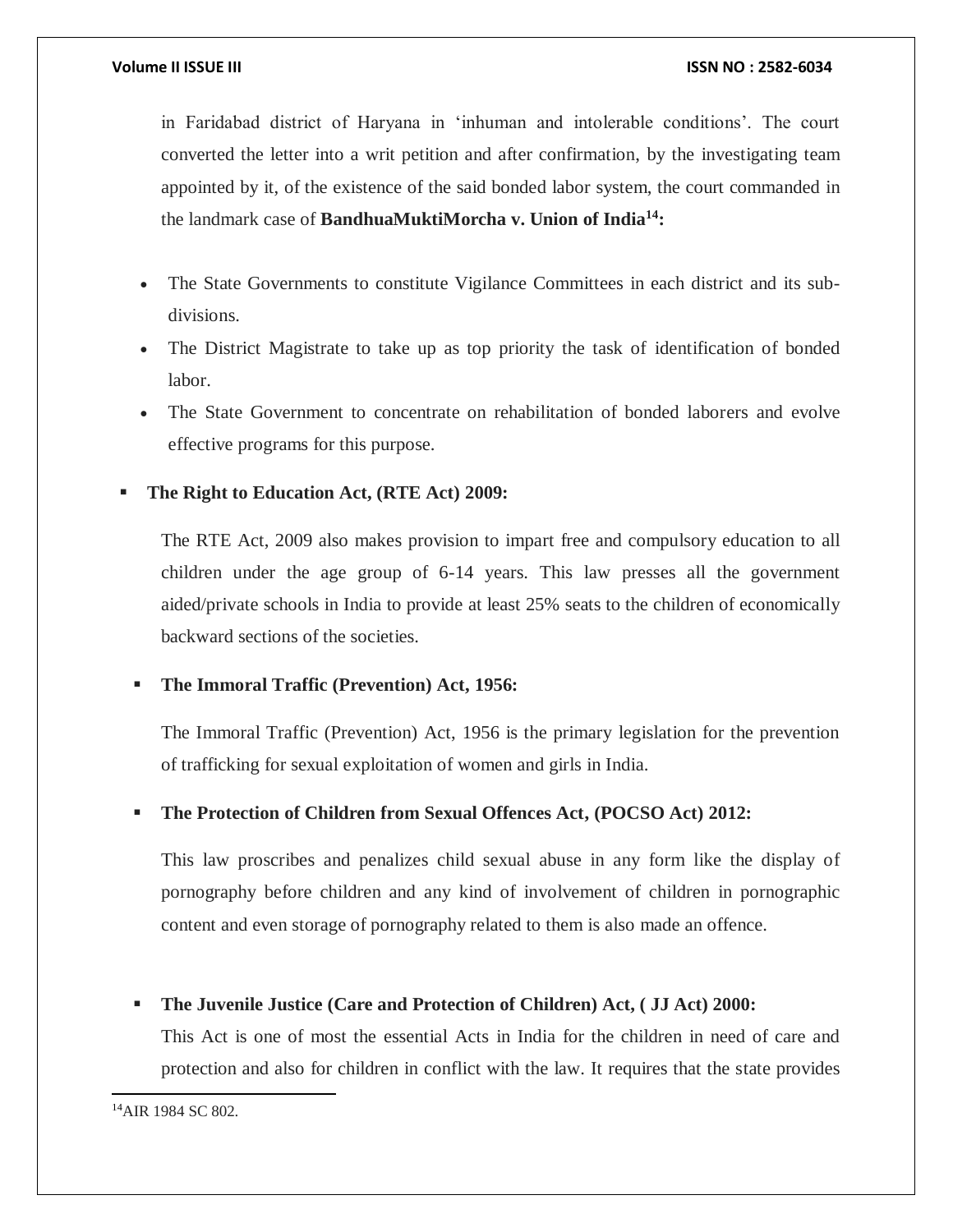free legal reinforcement to the juveniles, and proper care and protection is provided to those in need. It also calls for a child-friendly approach in adjudication and disposition of matters involving children.

 **The Pre-Conception and Pre-Natal Diagnostic Techniques (Regulation and Prevention of Misuse) Amendment Act,(PCPNDT Act) 2000:**

The main objective of the Act is to regulate and prevent the pre-natal sex determination at hospitals and other medical institutions in order to prevent female foeticides in India.

**The National Commission for the Protection of Child Rights (NCPCR)** is an Indian governmental commission, established by an Act of Parliament, the Commission for the Protection of Child Rights Act in December, 2005, thus it is a statutory body. The commission works under the aegis of the Ministry of Women and Child development, Government of India. It began operation in March, 2007.

The Commission considers that its Mandate is "to ensure that all Laws, Policies, Programs, and Administrative Mechanisms are in consonance with the Child Rights perspective as enshrined in the Constitution of India and the UN Convention on the Rights of the Child." As defined by the commission, a "child "includes minors i.e. those up to the age of 18 years.

# **CONCLUSION:**

With the unchecked span of child rights violations in India, it is vivid that this is an issue which needs to be addressed at many levels, via a comprehensive program of the state as well as its people. Children, owing to their developing mind are vulnerable to the environment they are in.

It is of utmost importance that such environment is made suitable for their growth and development, regardless of whether such child is in conflict with law or not,it must be granted reasonable care and protection of the law. No nation can progress if children of